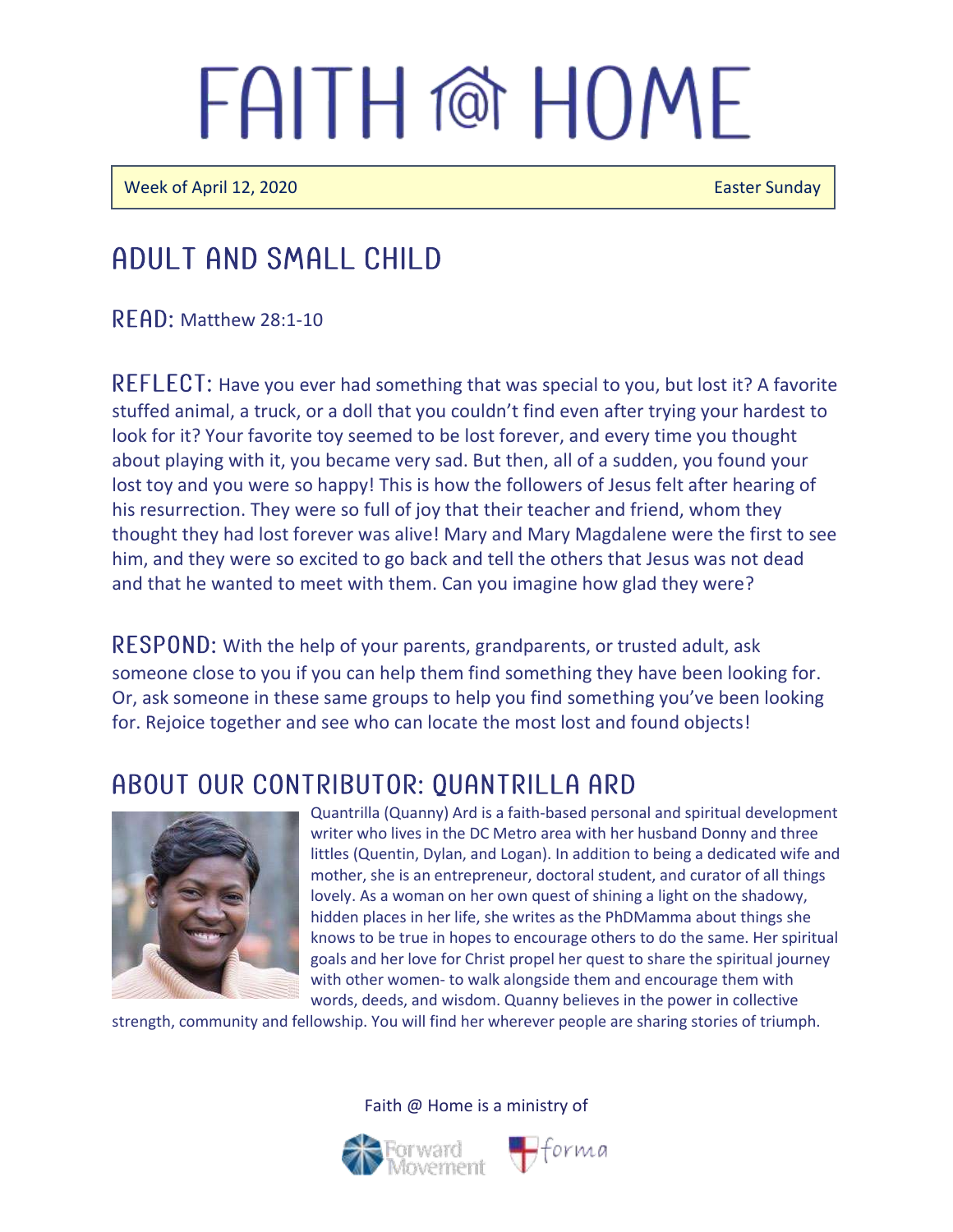Week of April 12, 2020 **Easter Sunday Easter Sunday** 

 $\overline{\phantom{a}}$ 

Ī

### Adult and elementary

 $READ:$  John 20:1-18

REFLECT: When I was a child, I watched the flower garden near my front door to know when spring was approaching. My mom planted crocuses—small purple flowers that are often the first to bloom in the springtime. The snow would barely be melted some years before the crocuses would start sending up their tender, green shoots like tiny fireworks celebrating the return of life to the frozen ground.

Today we celebrate Jesus' resurrection. His return to life, like the purple and white crocuses in my mother's flower garden, signals the beginning of something new. Mary and the other disciples lived in a land ruled by the Roman Empire. The leaders of Rome did not care for people well, and often harmed or killed people who they didn't like. Jesus was one of the people Rome killed, but today we remember Jesus did not stay dead—he is alive! And more than that, Jesus tells Mary he is ascending to the Father, which means Jesus is becoming King! The way Jesus rules is different than Rome. Jesus' Kingdom invites all people into love, rest and new life. This is why today is such a happy day!

RESPOND: Today, as you celebrate Jesus' resurrection, go for a walk outside and look for the signs of new life emerging. Look closely at the dirt to see if you can spot any new plants sprouting. Sit silently with your eyes closed and listen closely for birds returning. Bring a bag with you as you walk and clear away any dead leaves remaining from the winter, or any litter along your path. Make way for new life!

#### A BOUT OUR CONTRIBUTOR: MEGAN WESTRA



Megan is on the pastoral staff team at Transformation City Church in Milwaukee, Wisconsin. Her first book, Born Again and Again, releases in August with Herald Press. More of her work can be found at [meganwestra.com](https://meganwestra.com/) or on Twitter at @mwestramke.

Faith @ Home is a ministry of



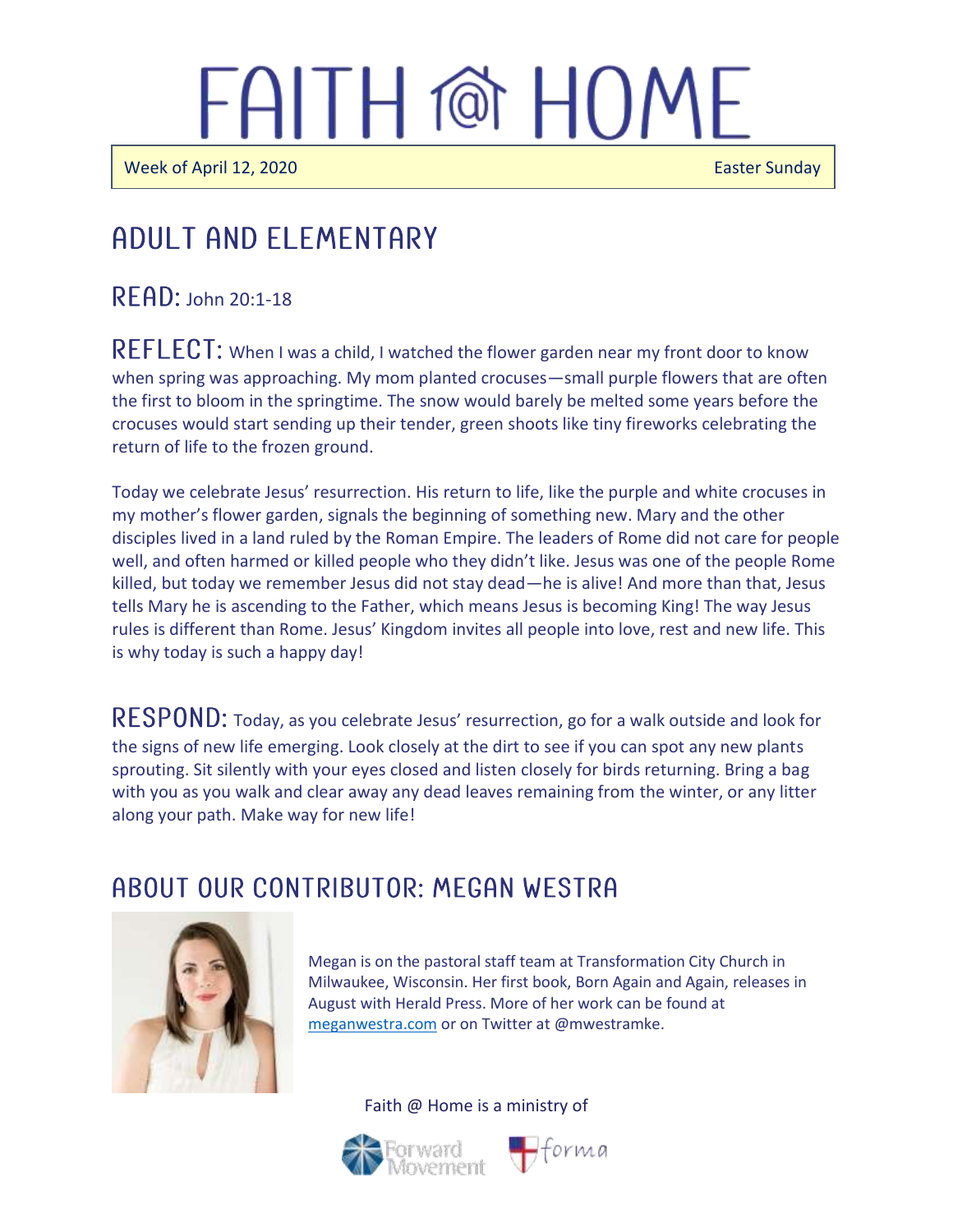Week of April 12, 2020 **Easter Sunday** Easter Sunday

### Adult and youth

 $R$  $F$  $A$  $D$ : Matthew 28:1-10

REFLECT: Though we mourn today, we rejoice in thanksgiving. Jesus is alive and as Jesus' followers we remember his death and celebrate his resurrection every year. There are times in our lives where we can feel hopeless, fearful, and even sad. I imagine that is how the disciples and followers of Jesus felt with Jesus' death. Jesus came to give hope and to heal the broken and even when His death made many feel lost, His resurrection brought forth joy and restored hope. Today, it's a tangible reminder that he is with us always. May Jesus' resurrection be a reminder to us all, that even in our daily lives, he is able to bring restoration and healing to us right where we are. Oh, what joy and hope the resurrection brings each of us today!

RESPOND: This Easter, reflect on the goodness and holiness of the resurrection and how we experience moments of hope and resurrection in our daily life. Write down what Jesus' resurrection means to you and how you cling to the hope he brings during difficult times in life.

#### A BOUT OUR CONTRIBUTOR: FAITTH BROOKS



Faitth is the Communication and Programming Director for Legacy Collective. She engages in community organizing and activism. Her passion makes her a relentless spokesperson for racial reconciliation. She is a social media strategist and blogger who writes at [Faitthbrooks.com.](https://faitthbrooks.com/)

Faith @ Home is a ministry of